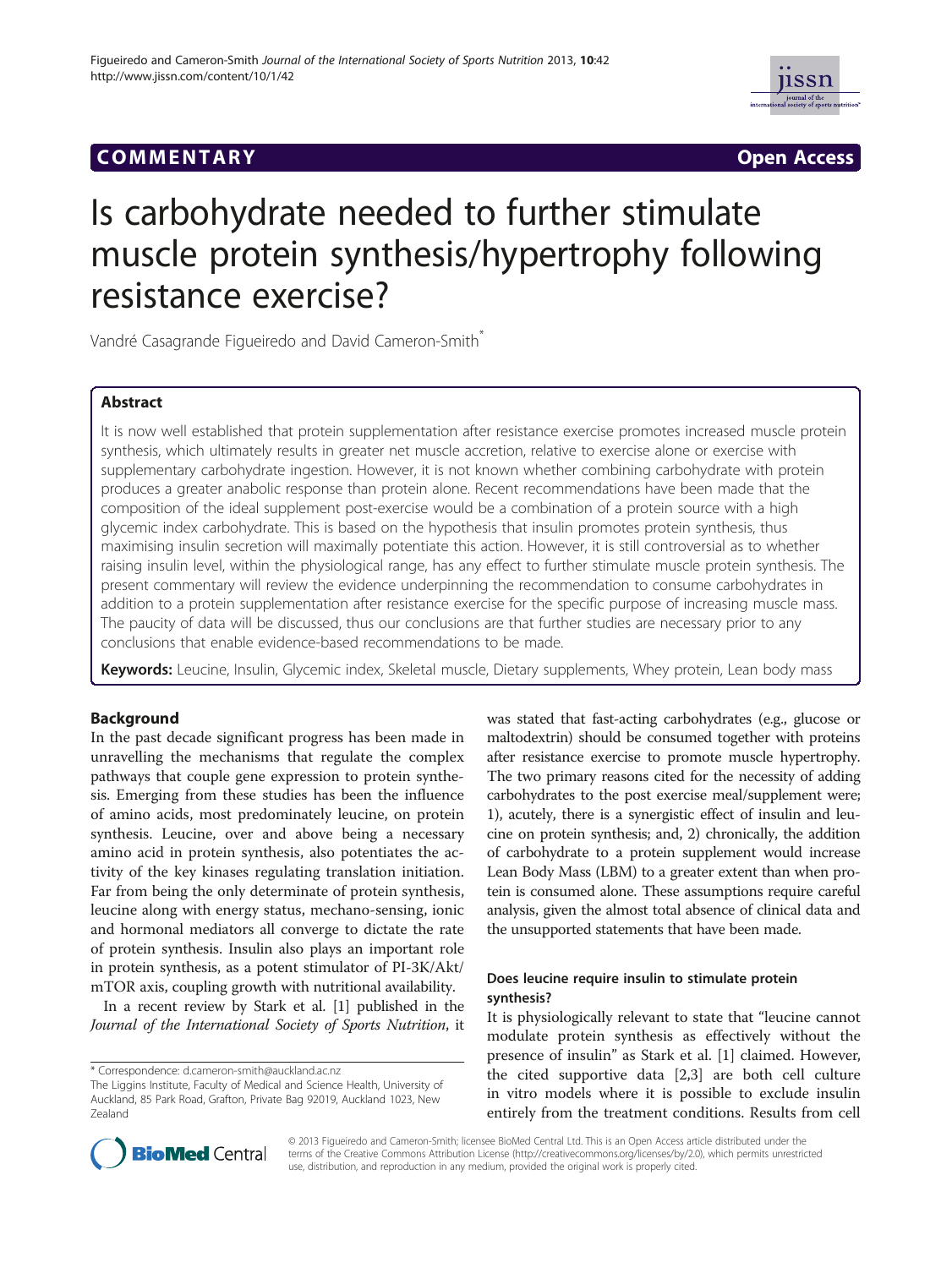culture studies are therefore not necessarily transferable to the in vivo conditions, without consideration of the differences. In one of these studies the cells were deprived of serum overnight (12+ hours) prior to stimulation with insulin [[2\]](#page-2-0). Both studies [\[2,3](#page-2-0)] compared insulin treated cells with untreated cells. This contrasts the physiological state, in which even short-term (overnight) fasting conditions have low, but measurable levels of circulating insulin ( $\sim$ 5 mU/L). At these low levels, protein synthesis can be elicited by amino acids [\[4\]](#page-2-0). More importantly, increasing insulin levels more than 30 times over fasting levels has no further effect on protein synthesis even while aminoacidemia is kept at high levels [[4\]](#page-2-0). Thus, technically it is true that insulin is needed to increase protein synthesis when amino acids delivery are increased, however even very low levels of insulin are able to act in concert with leucine to enable protein synthesis. Moreover, it should be noted that leucine ingestion has the ability to stimulate insulin secretion [\[5,6](#page-2-0)] and that the majority of protein supplementation studies report a marked increase in circulating insulin concentrations, at a minimum 2–3 fold above fasting values [\[7,8](#page-2-0)].

## Does insulin act to inhibit protein degradation?

Given that at physiological concentrations, increased insulin is unlikely to augment protein synthesis in vivo, it is also necessary to consider whether this also applied for protein degradation. Indeed, Børsheim et al. [\[9\]](#page-2-0) demonstrated that carbohydrate supplementation (100 g) alone following resistance exercise is capable of improving net muscle protein balance through reduction at protein degradation rates rather than through increasing protein synthesis. However, the resultant small increase in insulinemia due to protein ingestion alone is also sufficient to inhibit the increased protein breakdown measured after resistance exercise [[10](#page-2-0)].

## Absence of clinical data on muscle gain

It has been further stated by Stark et al. [\[1](#page-2-0)] that "(…) studies using protein sources with a carbohydrate source tended to increase LBM more than did a protein source alone" (herein cited as references 11, 12, 13, 14, 15, 16). This fails to adequately reflect the data within these cited studies. The majority of those studies compared the coingestion of protein and carbohydrate versus carbohydrate alone [\[11,12](#page-2-0)] or versus a different source of protein whilst maintaining similar amounts of carbohydrates [[13](#page-2-0)-[15](#page-2-0)]. Moreover, the last cited study [\[16\]](#page-2-0) analysed the impact of supplementation timing, not supplement composition. To date there are no clinical studies comparing the impact of the co-ingestion of carbohydrate-protein with just protein supplement on LBM. Interestingly, Wilkinson et al. [[14](#page-2-0)] and Hartman et al. [\[13](#page-2-0)] both compared different sources of protein (milk versus soy) which also contained

appreciable levels of carbohydrate. Both beverages had similar amounts of carbohydrate but the glycemic index (GI) differed: soy group contained maltrodextrin while milk group had lactose (as expected). Yet it was the lower GI supplement (milk) which generated the greatest net gain in lean mass [\[13\]](#page-2-0) and higher fractional synthesis rate [[14](#page-2-0)]. In these studies, at least, GI was not positively associated with muscle gains.

To date only three studies [[10,17,18\]](#page-2-0) have addressed the impact of combined carbohydrate with protein/amino acids versus protein/amino acids alone on acute protein synthesis in young adults. These studies demonstrate that adding carbohydrate to a protein dose that alone is known to maximally stimulate protein synthesis (20-25 g of highquality protein rich in leucine) has no additive or synergic effect on muscle protein synthesis and breakdown. The same result has recently also been demonstrated in older subjects [\[19\]](#page-2-0). Converging with those data, the addition of 30 g or 90 g of carbohydrates to 20 g of essential amino acids produces the same effect on protein synthesis and protein breakdown, regardless the great difference in insulinemia in both groups [\[20\]](#page-2-0). Insulin seems to only further increase protein synthesis at pharmacological doses [[21](#page-2-0)], which means that it is not achievable by carbohydrate supplementation.

There remain valid reasons for the inclusion of carbohydrates into protein supplements that are to be consumed following resistance exercise. These included the maximization of glycogen restoration, especially when the time period between exercise sessions is short [\[22](#page-2-0)]. However, based on the available clinical data, there is no evidence that the addition of carbohydrates to a protein supplement will increase, acutely, muscle protein synthesis and, chronically, LBM to a greater extent than protein alone, which is in contrast to the statements of Stark and colleagues [[1](#page-2-0)].

## Conclusion and perspectives

There is a growing body of literature analysing the impact that co-ingestion of protein-carbohydrate versus carbohydrate alone has on protein synthesis. However, there are far fewer studies examining the actions of co-ingested carbohydrate-protein compared to protein alone. More importantly, no chronic study has addressed the effects of adding carbohydrate to protein compared to protein alone on muscle hypertrophy.

In conclusion, whilst it cannot be excluded that carbohydrate addition may provide benefits for recovering athletes, on the basis of available data, no further beneficial actions of carbohydrates, irrespective of GI, are evident concerning muscle hypertrophy when a protein supplement that maximally stimulate muscle protein synthesis is ingested. Further studies are required before conclusions and recommendations can be made.